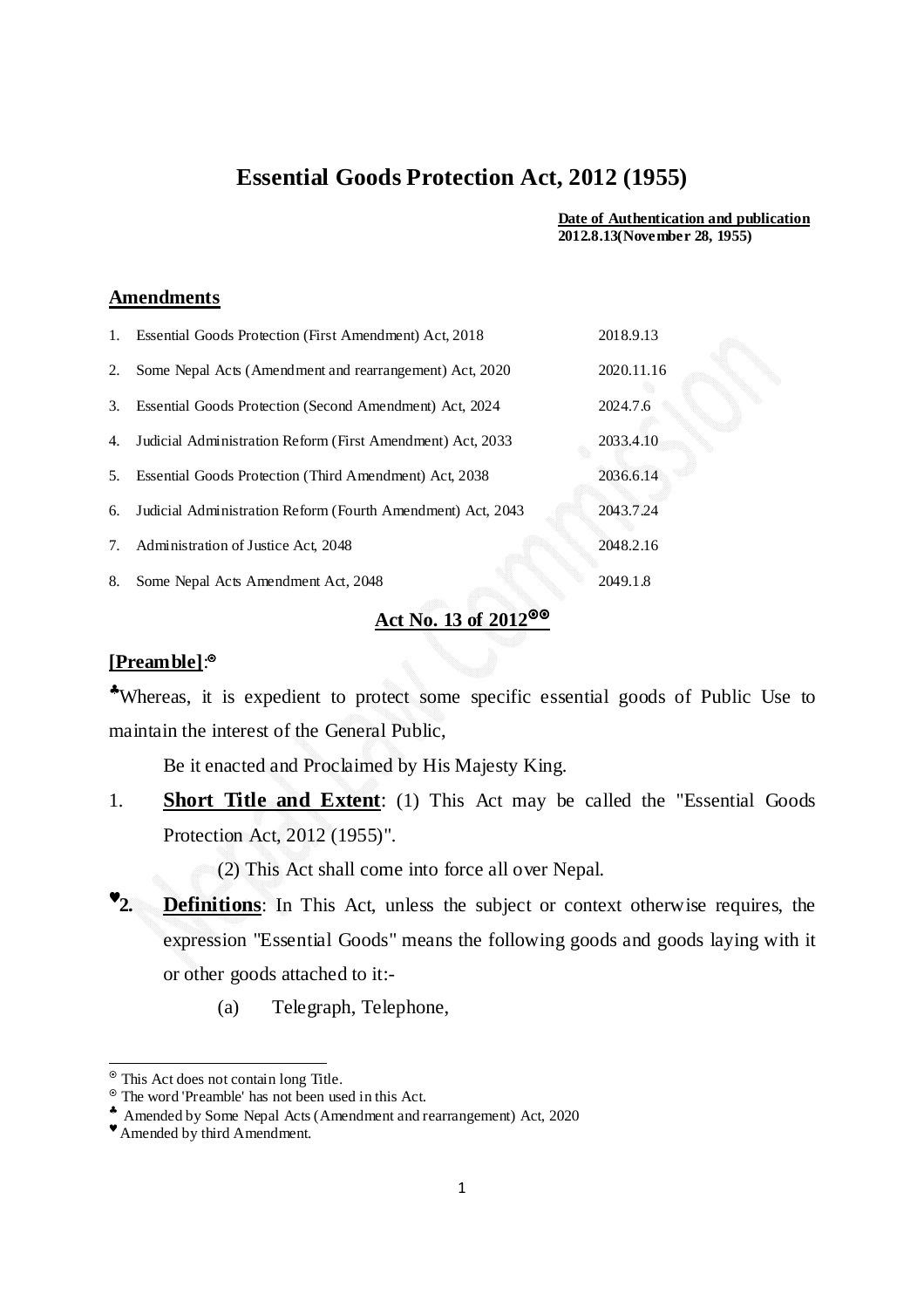- (b) Ropeway, Railway,
- (c) Highway, Main Roads, Bridge,
- (d) Sewerage Pipe Line,
- (e) Source of Drinking Water developed by the Government of Nepal or any other institution or developed with the permission of the Government of Nepal or other institution,
- (f) Electricity, Instruments for the production of the Electricity,
- (g) Weather and water resource related Stations,
- (h) Airport, Communication Cable Line laying within or outside of the Airport, Antenna, Radio Communication Stations, Radder, Security or other signals and other identical instruments,
- (i) Petrol, Petrol Pump Stations, Fuel Depots,
- (j) *Pati, Pauwa* and *Sattal* (House made for religious or charity purpose to use for a short period by the public g without costs)
- (k) Any other goods appointed by Government of Nepal by publishing a Notification in the Nepal Gazette.
- **3. Restricted to unauthorized person and penalty for commission**: No one, on his/her own or using anybody else, shall pull out, break down and destroy by any means, steal or cause for the same any of the essential goods. Whosoever, commits or causes to commit such act, he/she shall be liable for a punishment of realization of the amount involved therein and a  $\bullet$  <u>fine equal to such amount or</u> with both, in addition to the punishment prescribed by the prevailing Act and *Sawal*.

Provided that, whosoever commits any of the acts, other than stealing as mentioned here above, it shall not be considered to be an offence if it is done for the purpose of construction or maintenance with the permission of the owner. Furthermore, in case of any accidental loss, if somebody informs the same to the

l,

<sup>♦</sup> Amended by second Amendment.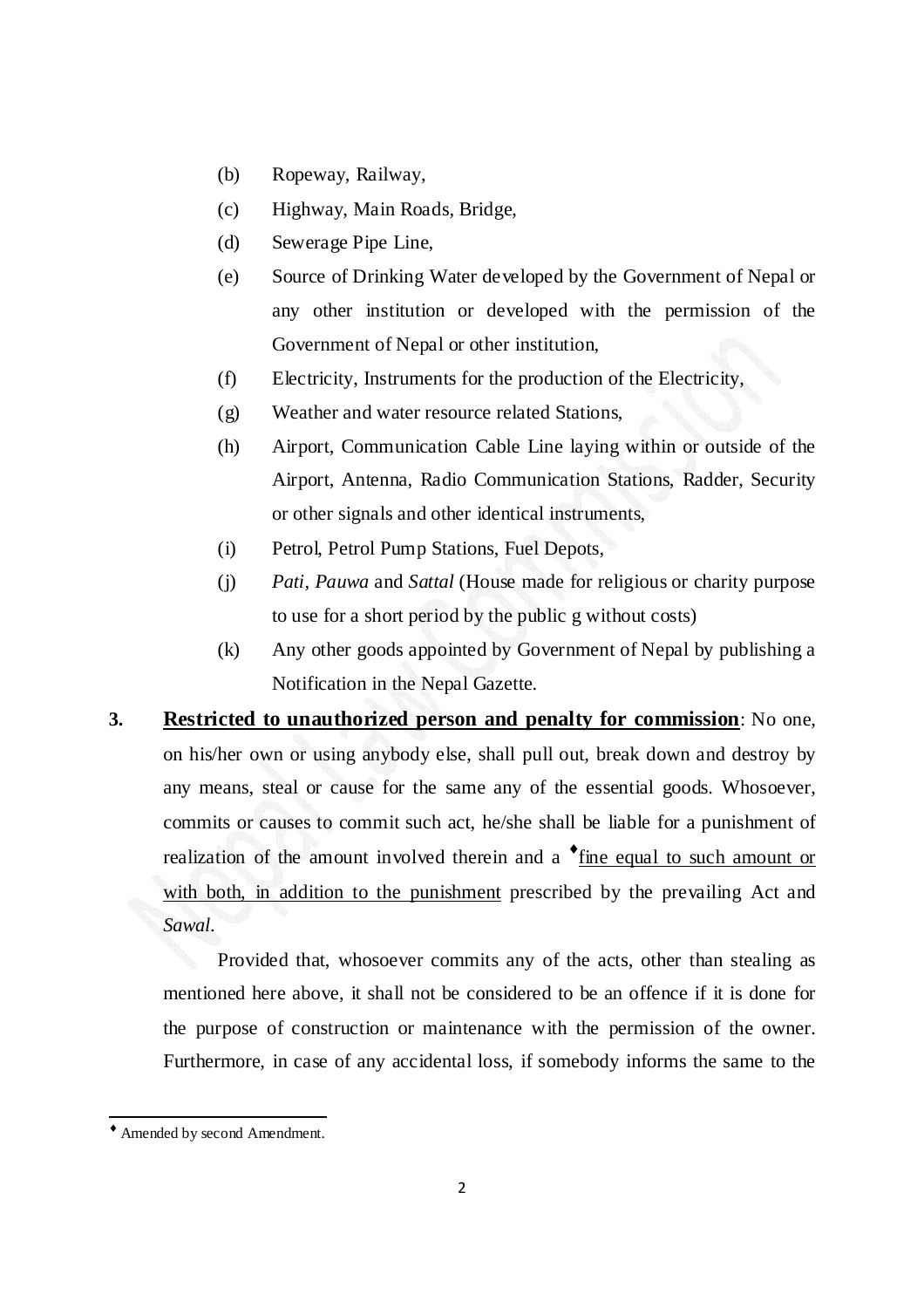Government Office, it also shall not be considered an offence pursuant to this Section. The amount of loss shall be realized at any cost.

- **4. Aid to an unauthorized person or concealmeant to be punishable**: In case the residents of any place get involved with the person who steal or do anything illegal/nuisance or provide any help or harbour or hide or save them from offense or hesitate to stop any offense or knowingly refrain from informing the offense, such person (man) shall be punished pursuant to Section 3.
- $\cdot$  5. **<sup>V</sup>Powers of Local Body or Administrative Officer:** Everybody shall protect the essential goods. In case, essential goods are being lost, stolen or damaged by any other means time and again, in any area (locality), the nearby Village Development Committee or Municipality, District Development Committee or the Administrative Officer shall arrange for the security of the essential goods.
- ♠**6. Power to use necessary force against the offender**: In case, an offender tries to flee by using or without using any force in the course of arrest from the spot (Crime Scene), he/she shall not be given any opportunity to run away.

In case the situation demands to use any arm or ammunitation, the Head Constable or officer senor to him/her from the Police Force or by the command or officer senior to him/her from Nepal Army or if it is from any other force, the command or officer of the same rank may, own their own or through any subordinate, issue order to use weapon or shot below the knee and arrest such person. No Government employee shall be punished for the death of any person in the course of arresting him/her, as mentioned herein.

**Explanation**: For the purpose of this Section, other force means Militia, Pionier, reserve, Garizen, or any other organized force.

.

<sup>♦</sup> Amended by second Amendment.

 $\nabla$  Amended by Some Nepal Acts Amendment Act, 2048

<sup>♠</sup> Amended by First Amendment.